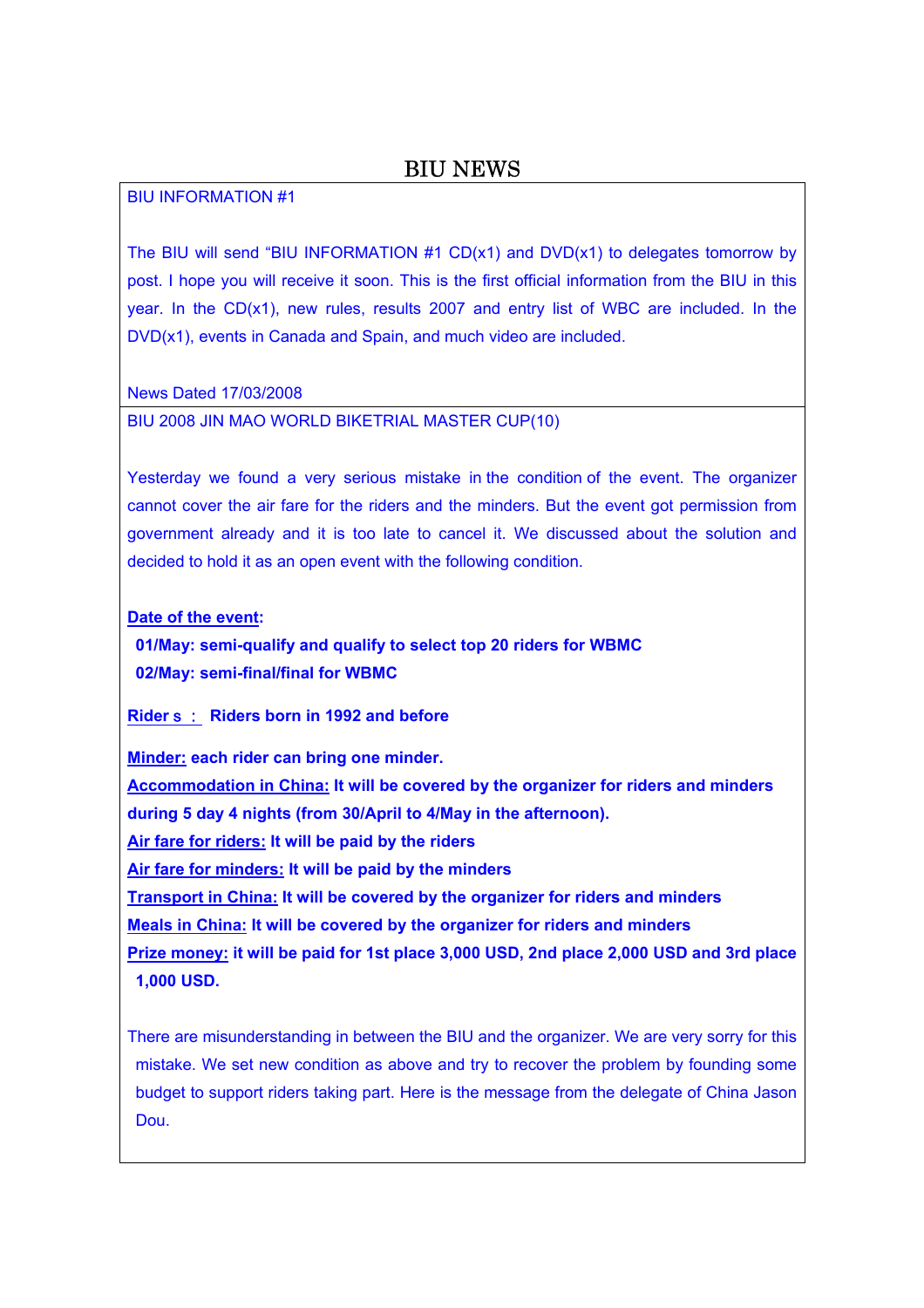Dear delegate of BIU:

In the new year of 2008, China Biketrial have developed much than before with the help form BIU, EBU, BAU and all Biketrial friends. There are thousands Biketrial riders in China now, the riders no. and trick level are increasing. With the effort of BIU, Shanghai Jin Mao group and sports council will hold the World Biketrial Master Cup in Shanghai on 1 to 2 On May, it's the fist time of world Biketrial competition in China. I want to appreciate the BIU president Mr. Hiro, he have done a lot of work, I wish all biketrial friends could give support to this event, and make much exchange with China Riders. Welcome all Biketrial riders around the world to Shanghai! Thank you very much.

Jason/BIU China delegate

**The entry for the event must be sent to the BIU till 11/April (20 days before the event open). Please give this information to your riders. This is the first international Biketrial event ever in China. I am facing the difficulty of it but same time, it is important to try our best because the delegate of China is trying his best to host WBC in 2010 in Shanghai. We need your understanding and your assist for this time.** 

News Dated 14/03/2008

# BIU 2008 JIN MAO WORLD BIKETRIAL MASTER CUP(9)

The date of press conference for 2008 WBMC will be held on 28/March in Jin Mao Tower Shanghai. Here is the invitation letter from the organizer to the BIU (refer below). I already changed my flight schedule from 17-20 March to 27-30 March. I need cooperation and understanding from delegates for this new event. Because it will be an important step for our sport in the future in China, in Asia and in the world

# Dear Mr. Hiroshi Hirano, President of BIU:

First of all, thank you very much for BIU and your supporting us and thank you for the enormous work that you did for our event of this year. And thank you for your efforts to promote the Chinese Biketrial sports. Authorized by the leader of Jin Mao Group, it is decided to have the "2008 Jin Mao World Biketrial Master Cup" in Jin Mao Tower on May 1-2, 2008 which will be united held by Shanghai Physical Federation and China Jin Mao Group. We are glad to get your permission and we have already received the authorized paper from BIU. This event will be meaningful with welcoming the 2008 Beijing Olympics. Sincerely we invite you to attend the press meeting as the leader of BIU in Shanghai and to discuss more on the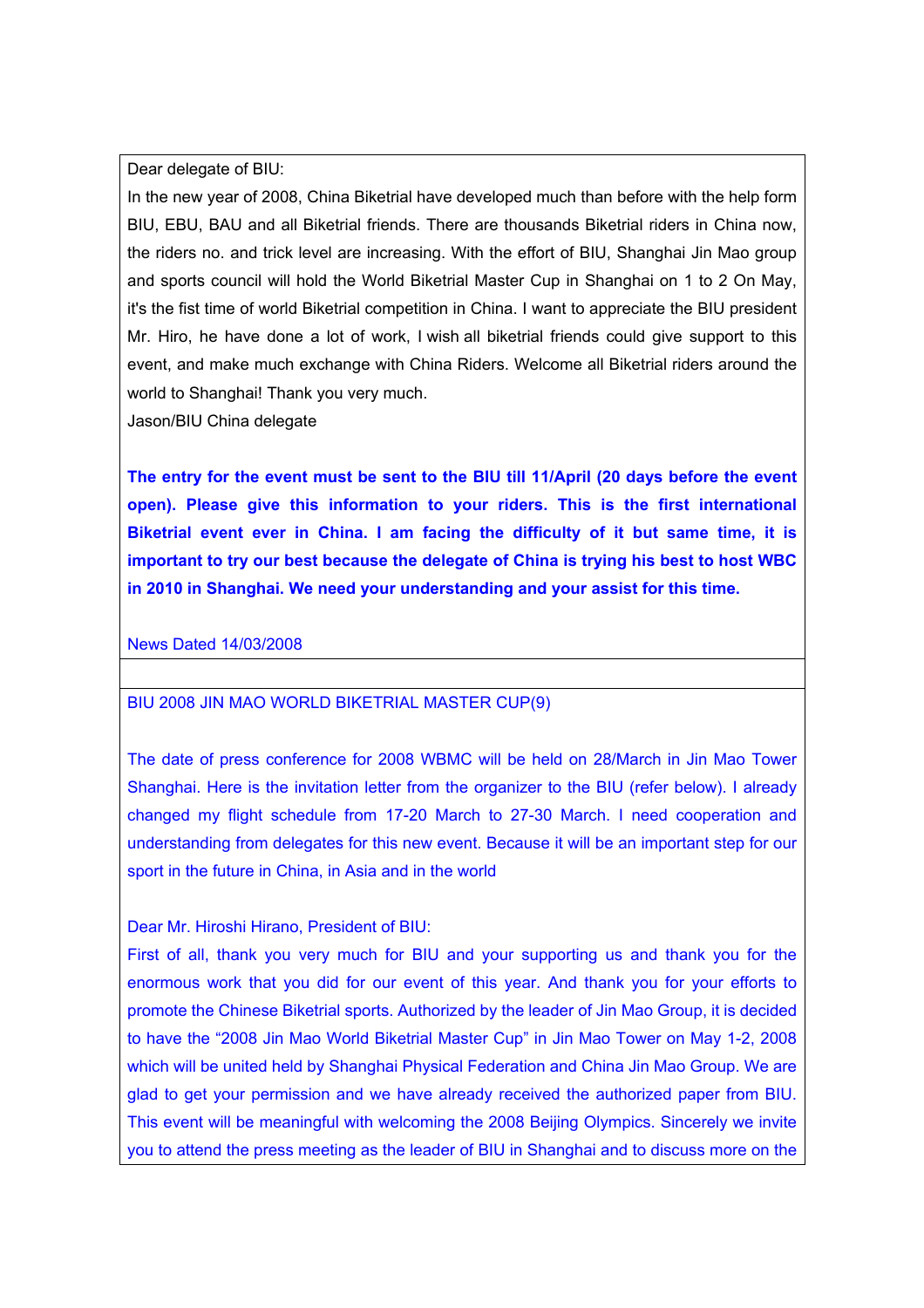details of the competition together. Originally we decide to have the press meeting on March 18, 2008, but because of the schedule etc. of the government and the physical circle, the press meeting would be changed to March, 28, 2008. Would you please contact the voyage agency to change the flight, we are very sorry to bring you so much trouble and we will also charge the added fee. We invite you yourself to come to Shanghai on March 27-30, 2008 and we will charge your round flight (tourist class) and the accommodation in Shanghai. Thank you very much for accepting our invitation.

All your best,

Shanghai Advertising Co., Ltd.

Thanks for the invitation to Gin Mao and thanks for the effort of our delegate in China. About the detail of the event as follows.

## Date of the event:

01/May: qualify for Chinese national riders to choose top 6 for WBMC 02/May: 14 BIU international Elite riders vs best 6 Chinese riders

Riders: 14 riders from the BIU international Elite and 1 exhibition rider

Minder: rider can bring one minder for each and the fee will be covered by the organizer. Accommodation: It will be covered by the organizer Air fare: It will be covered by the organizer Transport in China: It will be covered by the organizer Meals in China: It will be covered by the organizer Prize money: 1st place 3,000 USD, 2nd place 2,000 USD and 3rd place 1,000 USD.

News Dated 13/03/2008

2008 WORLD BIKETRIAL MASTER CUP IN CHINA(8)

**We got information from Biketrial China Jason about the event. Yesterday on 11/May, he finally got the permission from the top leader for the proposal of 2008 Master Cup. The press conference will be held on 17 (not decide yet) at Jin Mao Tower in Shanghai. The BIU president will take a trip to Shanghai from 17 to 20/May for the press conference. From now, we need cooperation from delegates of Spain, Slovak, Japan, UK, Germany, France, Andorra & Poland for this event, especially getting Elite riders. Up to now the organizer is planning to invite 14 riders for WBMC and a rider for stair climb event the exhibition. Following is the provisional list of selection. (15 riders in the list because it was made in**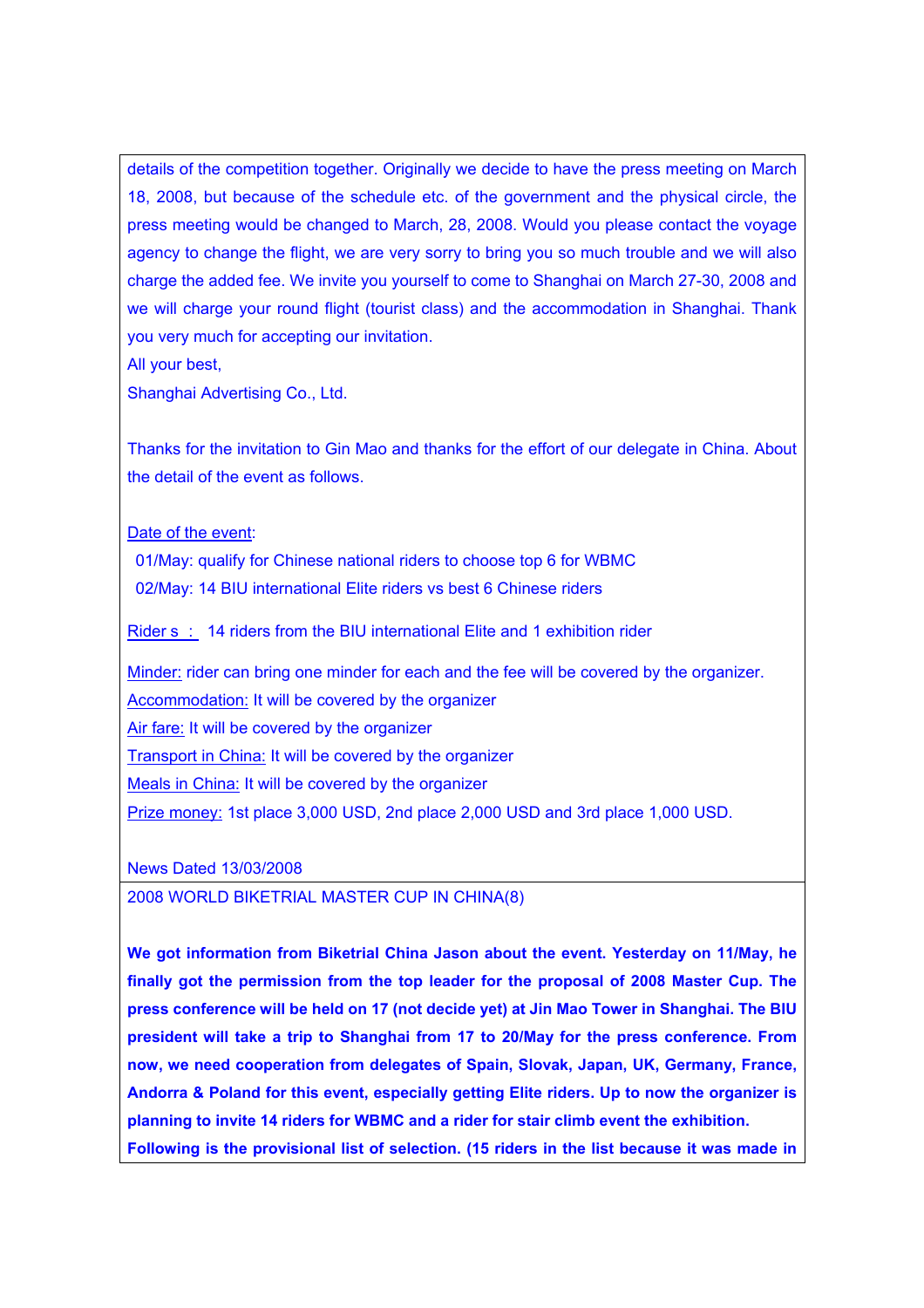**2/January). We need profile of riders and their face photos and riding photos. (please send it by e-mail to the BIU (**b-trial@ztv.Ne.jp**).** 

| No. in Elite | Rider/Nation                   |
|--------------|--------------------------------|
| 1.           | <b>ROS Benito/Spain</b>        |
| 2.           | <b>BARTAK Peter/Slovak</b>     |
| 3.           | <b>COMAS Dani/Spain</b>        |
| 4.           | <b>GUTIERREZ Raul/Spain</b>    |
| 5.           | DE LA PENA Juan Daniel/Spain   |
| 6.           | <b>TERAI Kazuki/Japan</b>      |
| 10.          | <b>TAKAGI Yuuki/Japan</b>      |
| 12.          | <b>HYLAND James/UK</b>         |
| 13.          | <b>HAMPEL Mihael/Germany</b>   |
| 16.          | <b>REMY, Morgan/France</b>     |
| 18.          | <b>CANAS</b> Cesar/Spain       |
| 22.          | NAGAYA, Yoshimasa/Japan        |
| 23.          | <b>SIDLIK Jan/Slovak</b>       |
| 30.          | <b>CASAS Xavier/Andorra</b>    |
| 34.          | <b>KUMOROWSKI Rafal/Poland</b> |

**News Dated 12/03/2008** 

**EVENT CALENDAR OF EUROPEAN EVENTS (5)** 

**About European BikeTrial Championship 2008, It is dure to be held on 31/May – 1/June 2008. And Biketrial Czech decided to change the date of their NBC for EBC. (refer to below) This is very important decision. The EBU president Mr. Musil is asking to the other countries will try to solve crashing schedule for EBC.** 

**Dear delegates and friends,**

**I send you translation of the letter we have got from Czech delegate Jan Havelka. We really appropriate effort of the Czech committee to change their national championship. I hope to meet all of you in Belgium.** 

**Best regards** 

**Libor Musil**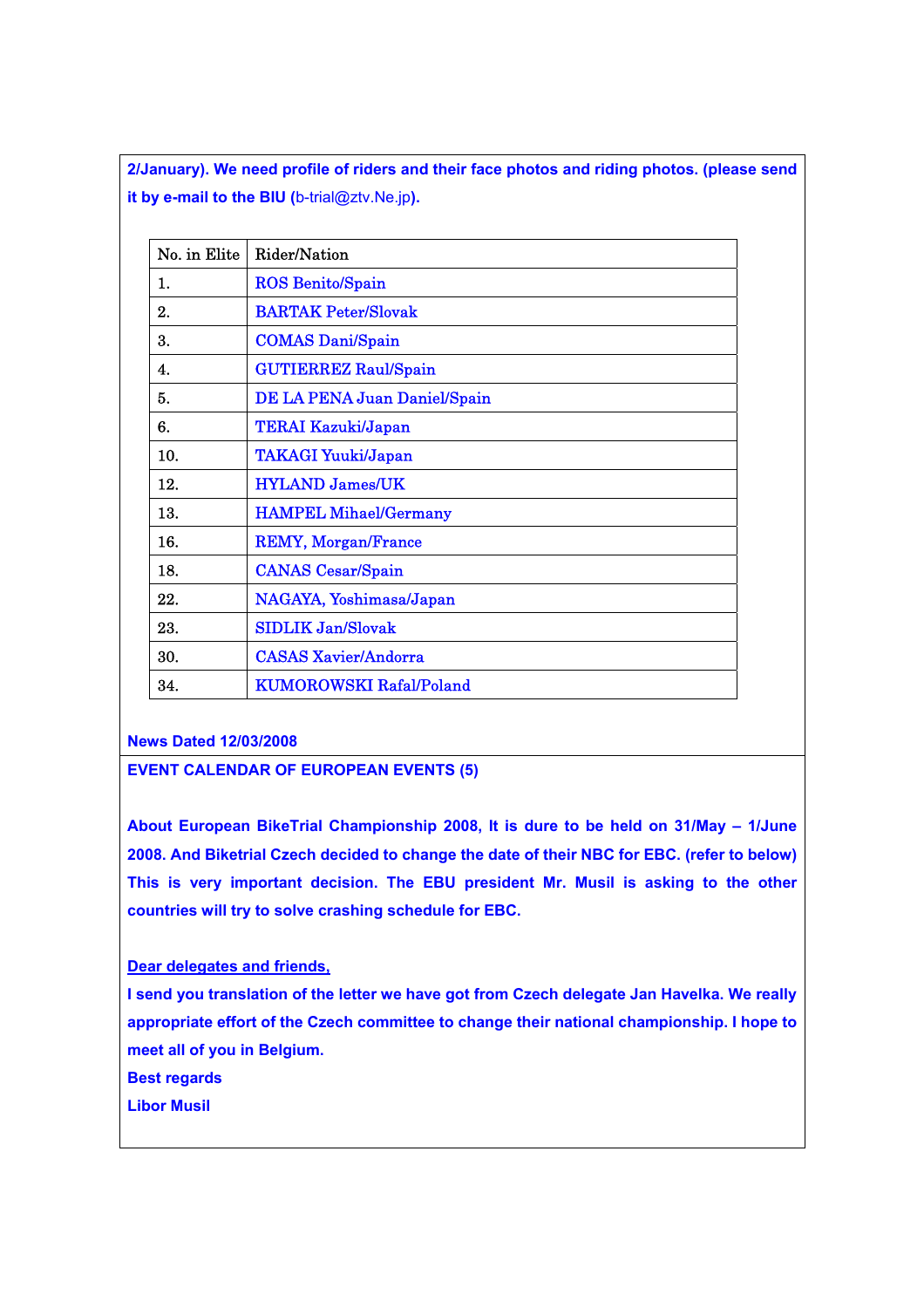#### **TRANSLATION:**

### **Dear Mr. President,**

**In our meeting The National BikeTrial Committee reevaluated our position since the statement of the EBU which we sent you last week. In an effort to accommodate the organizer in Belgium, the National BikeTrial Committee implemented the complicated changes in the National Championships Czech Republic including the scheduled nominations. We decided on the new date of 31st of May – 1st of June, 2008 for our participation in this event, the European BikeTrial Championship in Belgium.** 

**Currently the Czech National Committee is appealing to our partners in France and Spain. We are asking - in the interests of BikeTrial - to reevaluate their positions and to support and allow the European Championship to have priority of attendance over their national championships. This is an extraordinary situation which requires an extraordinary resolution. We are asking this also of the other delegates of BIU and EBU.** 

**Best regards,** 

**Jan Havelka** 

### **News Dated 12/03/2008**

### **EVENT CALENDAR OF EUROPEAN EVENTS (4)**

**We informed you about reschedule of EBC with news "**2008 EBC IN BELGIUM (2)" dated on 04/03, and also informed you about crashing schedule of some NBC in some countries with news "2008 EBC IN BELGIUM (3)" dated on 06/03. As we see the information about the calendar of European International events on the EBU web pages, the schedule as follows. (Refer below) The date of EBC is 24-25/05. We do not get the information about changing back the date from EBU. Therefore it may be wrong info. But up to now it is also the latest official information of EBU. Please wait till we check it.

**European Cup 2008 10th and 11th of May, 2008 in ZARIECIE, SLOVAKIA (approved) 21st of June, 2008 in ITALY (in the pipeline) 21st of September, 2008 in HOOK WOODS, U.K. (approved)** 

**European BikeTrial Championship 2008 Date: 24. - 25. 05. 2008 Venue: BELGIUM AYWAILLE, near the Liege' town**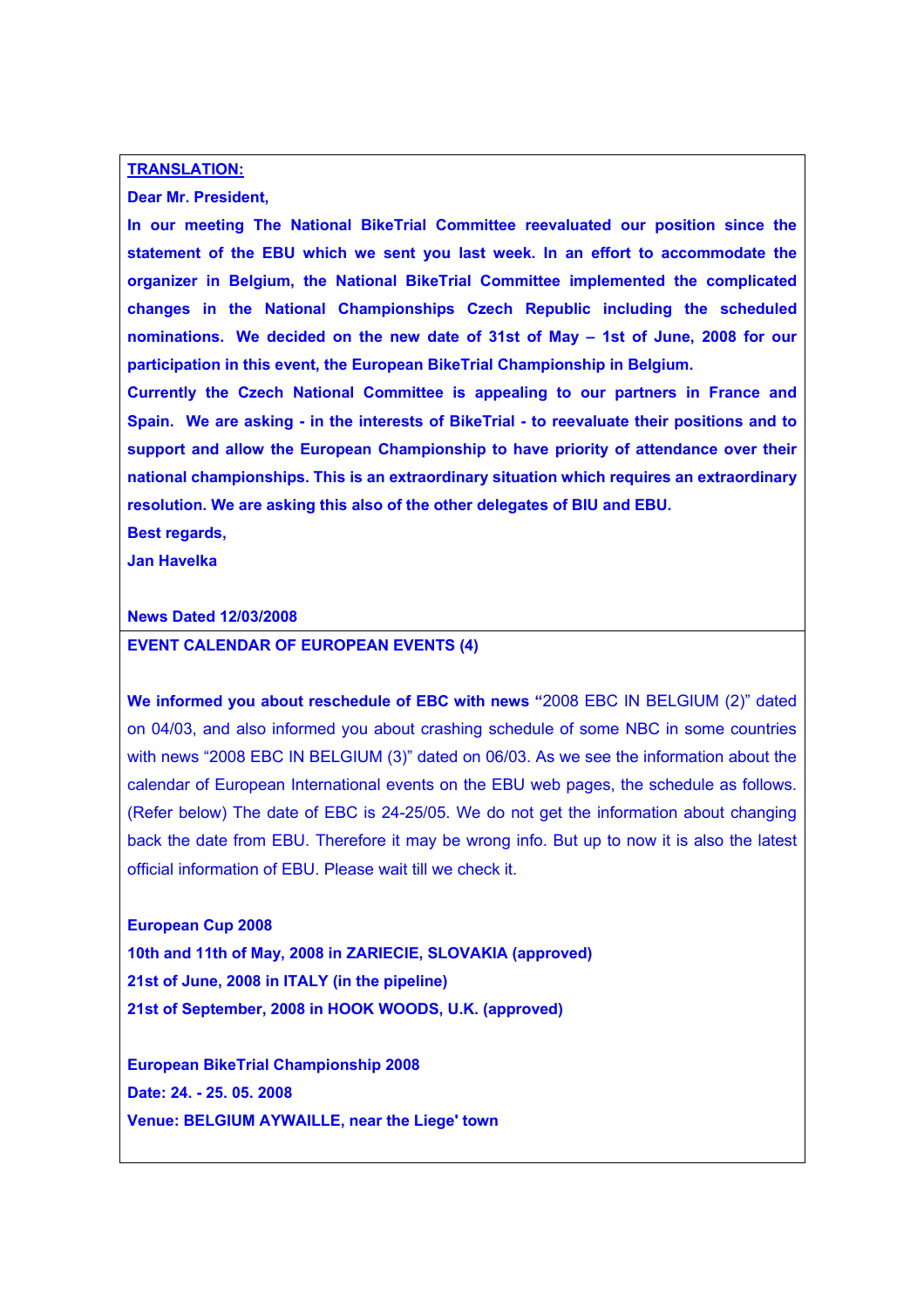## **News Dated 11/03/2008**

## **EVENT CALENDAR OF EUROPEAN EVENTS (4)**

**We informed you about changing date of EBC with news "**2008 EBC IN BELGIUM (2)" dated on 04/03, and also informed you about crashing date of some NBC in some countries with news "2008 EBC IN BELGIUM (3)" dated on 06/03. As we see the information about the calendar of European International events on the EBU web pages, the schedule as follows. (Refer below) The date of EBC is 24-25/05. We do not get the information about changing back the date from EBU. Therefore it may be wrong info. But up to now it is also the latest official information of EBU. Please wait till we check it.

**European Cup 2008** 

**10th and 11th of May, 2008 in ZARIECIE, SLOVAKIA (approved) 21st of June, 2008 in ITALY (in the pipeline) 21st of September, 2008 in HOOK WOODS, U.K. (approved)** 

**European BikeTrial Championship 2008 Date: 24. - 25. 05. 2008 Venue: BELGIUM AYWAILLE, near the Liege' town** 

**News Dated 11/03/2008** 

**News Dated 10/03/2008INTERNATIONA INDOOR EVENT IN HONG KONG** 

**We got the news from our delegate in Taiwan Kevin Chen. According to him, his friend in Hong Kong who works in a sport PR company has a plan to hold an Indoor Biketrial event in this Summer in Hong Kong. The detail of the event is not clear and we asked Kevin for more information about the plan. We do not know if this organizer is thinking to make the event as the BIU WBIC or as the ABU ABIC or else. The BIU is already sent e-mail to Kevin to ask the organizer to contact to the BAU (Ram) or to the BIU through Biketrial China (Jason) for the event.** 

**News Dated 10/03/2008** 

**MONTY vs GIANT(2)** 

**As we informed you about the new system of the BJU, they will start it from this year for the category CONSTRUCTOR of NBC. According to the BJU, up to now 2 brands made official**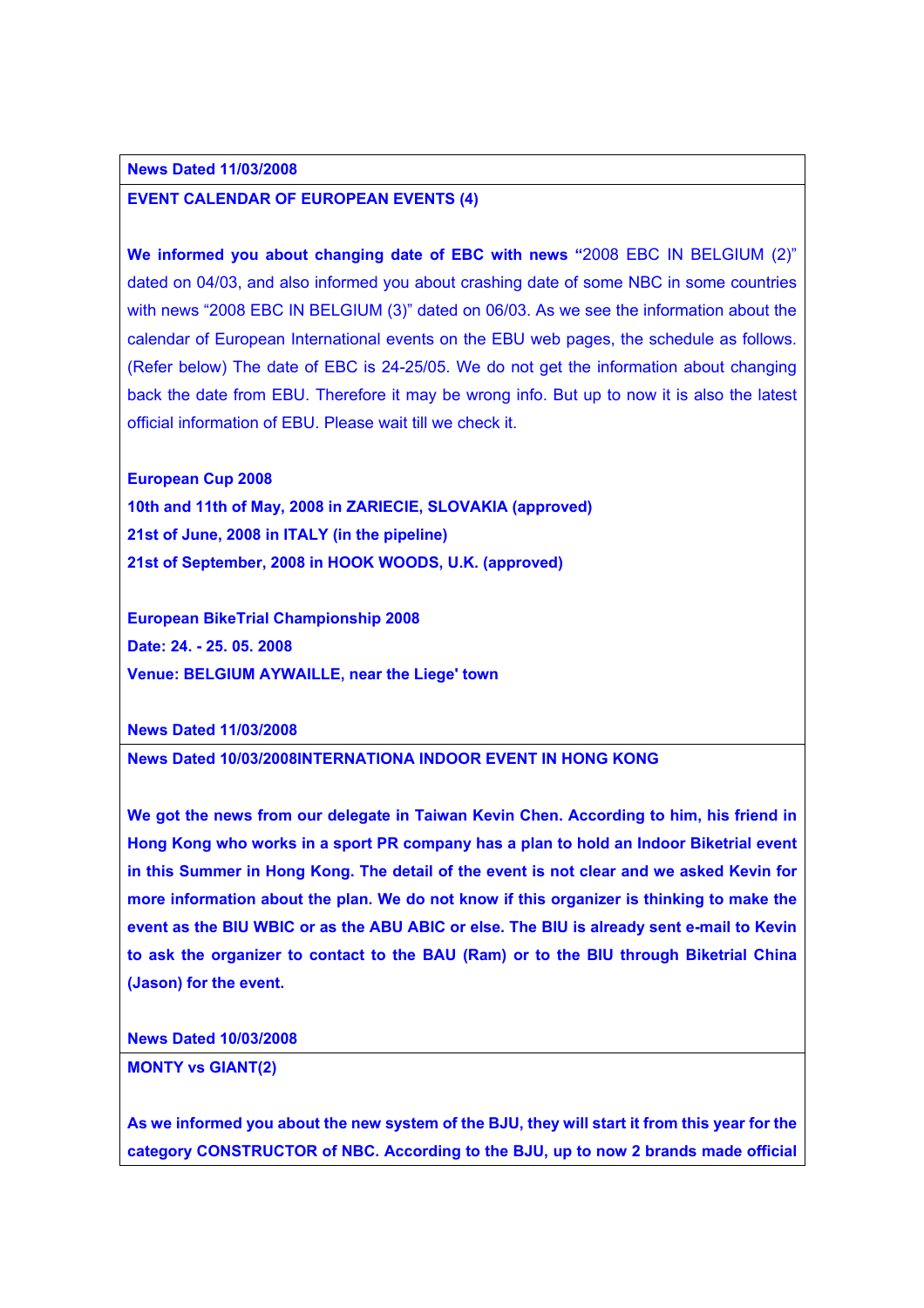**entry to the BJU. They are MONTY and GIANT. They competed in the 2007 WBC for 20" and 26", and MONTY won both that time. In this year, Kazuki Terai (NBC 20" champion/No. 6 in Elite 2007/MONTY) and Yoshimasa Nagaya (NBC 26" champion rider/No. 2 in Master 2007/GIANT) will compete together in the same category (Elite) of NBC because of abolished Master from 2008. Of course the users of these tow brands do not have to pay the fee (500 yen as the authorized fee of a bike) to the BJU when they take part the official events. But users of the rest of brands must pay the fee every time when they take part.** 

#### **News Dated 06/03/2008**

## 2008 EBC IN BELGIUM(3)

We informed you by the news dated on 4th March that the date of 2008 EBC has changed from 24th-25th May to 31 May-1st June. This information was sent from EBU. After that, we got information from Spain and France that the new dates clashed to their national championships. And today we got a comment from one more country Czech that the date is also clashed to their national championships. According to Czech delegate Mr. Jan Havelka, he wrote to EBU delegates and to EBU committee that "New date of 2008 European BikeTrial Championship in Belgium isn't acceptable any more. The competition of National championship in Czech Republic will be held (it is the classification of riders to World Biketrial Championship) as well as in France and Spain. The committee of EBU should stand the primary date 24.-25.5.2008!" We cannot think about EBC without 3 important European countries. It is a really big problem. We have to wait for the decision of the EBU committee for this matter.

News Dated 06/03/2008

INFORMATION ABOUT BEN(12)

The news about Ben is appeared on the Moto trial Magazine in Japan "SHIZENYAMA TSUUSHIN" of March issue.

News Dated 05/03/2008

BIKETRIAL WORLD RECORDS

We got a question about BWR from Spain. The delegate Mr. Molla wrote us that "One Spanish guy is asking about how to beat a Wolrd BikeTrial Record. From the point of view of Guiness is quite clear (Guiness organization) but, for BIU, what's necessary?" Okay. BWR was established by the BIU to record the great achievements of Biketrial riders. And the following are the condition.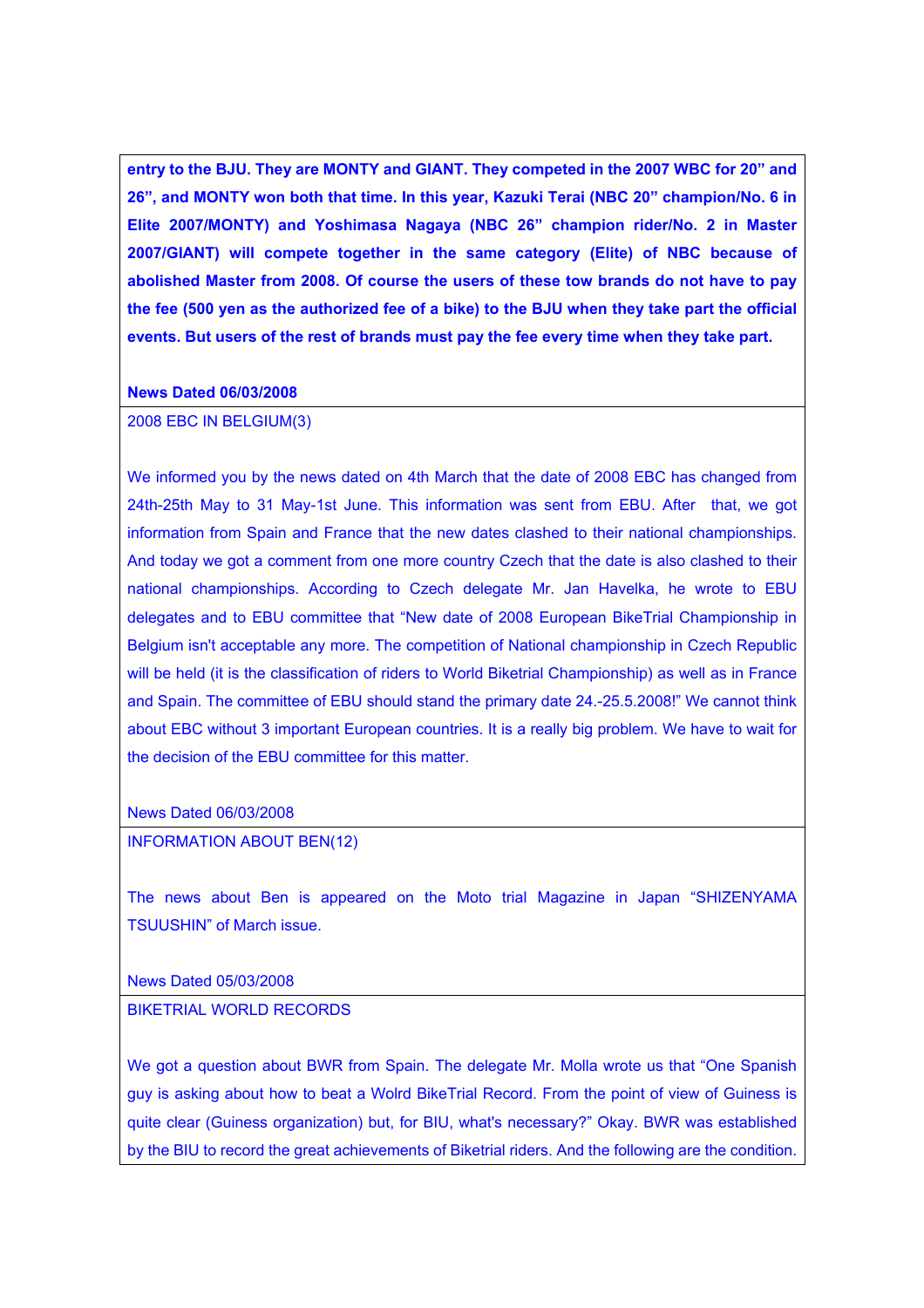## (1) Application

There is the BIU application form to apply the record.

(2) Jury

Need at least 3 juries and they must be the delegates of the BIU. Normally 1 jury from the host country and 2 juries from the other countries are invited. They will check the venue/obstacles/safety/record/etc.

(3) Rules

BWR rules are consisted by 2 things. The one is the basic rules. All events must follow the basic rules. And the other one is the special rules. This was set just for each event. The BIU can provide the rules of BWR if the delegate applied it.

The record must be applied by the delegate of the country where the event was held. Application form/video/results/etc will be checked by the BIU and if it was done exactly by the rules, the record will be accepted as BWR.

News Dated 05/03/2008

### 2008 EBC IN BELGIUM(2)

2008 European BikeTrial Championship 2008 will be held in BELGIUM (AYWAILLE. near the Liege' town) on 24-25 May. The date was set many months ago by the delegate of Belgium and the EBU. We got news from EBU president Mr. Musil about the problem they got. According to him "The UEC (the European organization under UCI) will make a decision about changing their European Championship this weekend. Even if they made a mistake last month I expect that they will not change the date for commercial reasons. We want to be ready for this situation. This situation is for us regrettable but we have to resolve it". Now the organizer of WBC wants to change the date of EBC to 31 May – 01 June. Mr. Musil made contact to the President of UEC Mr. Holecek. According to Mr. Libor, "He promised to send me the information about their decision on Sunday. Because time is very critical we need to have prepared an alternative way to change the date according to the Belgian organizers<sup>\*</sup> request. I really do not like this concession to UCI because we have made all effort to avoid this situation which is mainly very difficult for our organizers. (For example the best Belgian rider, Kenny Belay, cannot participate in our event …). In this case we should yield to the organizers' interest and wishes instead of adhering to our principals. But perhaps we have to listen also our delegates? In order to have ready this statement before Monday I am asking you for your opinion. I look forward to your response as soon as possible". After that, the date